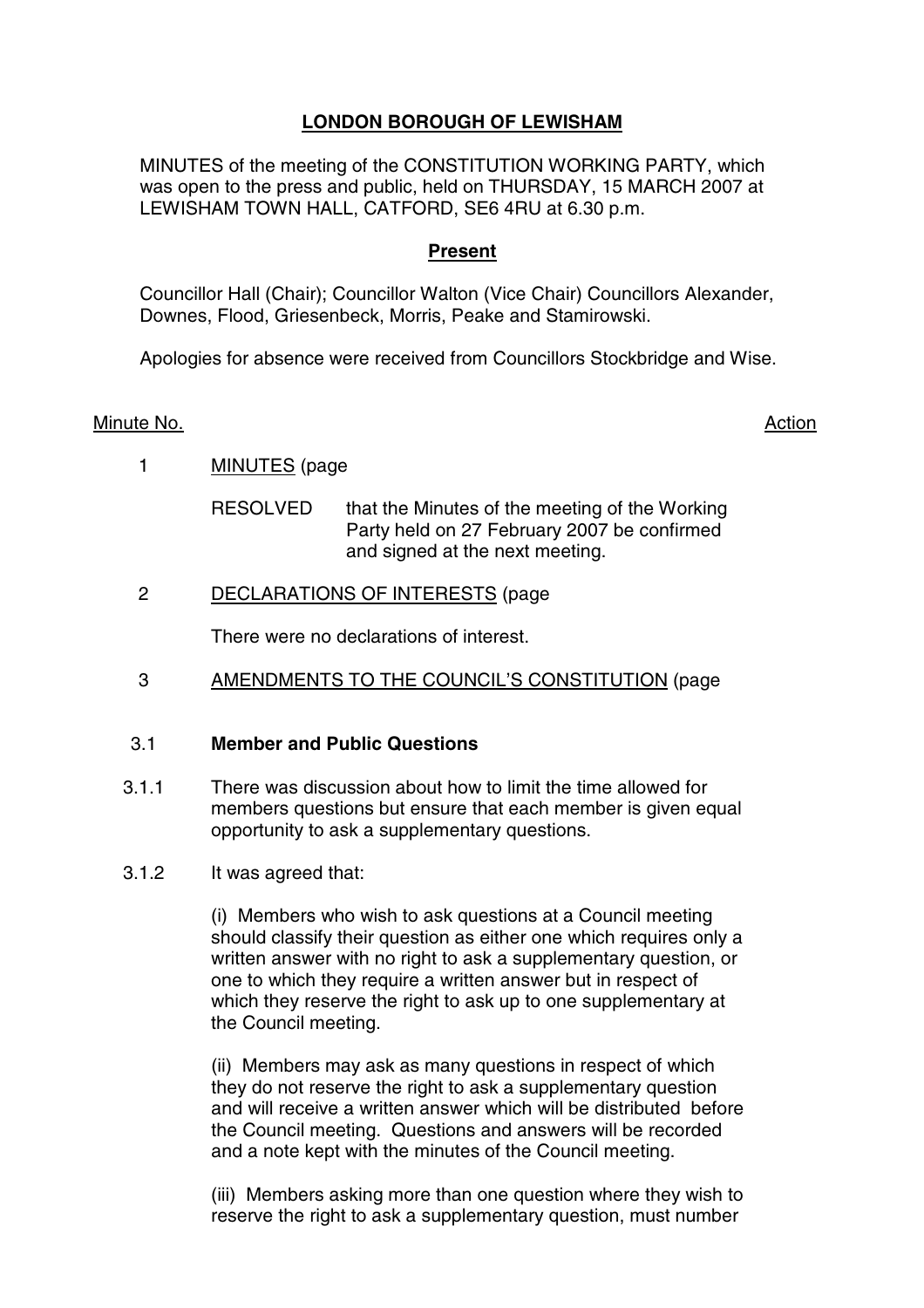## Minute No. 2008 2012 2022 2023 2024 2022 2022 2023 2024 2022 2023 2024 2022 2023 2024 2022 2023 2024 2022 2023

the questions they submit in order of preference  $(1<sup>st</sup>$  question,  $2<sup>nd</sup>$ question, 3rd question etc)

(iv) Members' and public questions must be received by the proper officer by midnight, on the fifteenth working day before the Council meeting and written responses to all questions will be circulated by 5 p.m. on the working day prior to the Council meeting.

(v) At the Council meeting, the Chair will deal with questions where the right to ask a supplementary question has arisen by asking the questioners if they wish to ask a supplementary question in the following order:-

All  $1<sup>st</sup>$  preference questions in the order in which they were received by the proper officer.

All  $2^{nd}$  preference questions in the order in which they were received by the proper officer

All  $3<sup>rd</sup>$  preference questions in the order in which they were received by the proper officer

and so on until either all of the questions put have been dealt with or 30 minutes has expired, whichever is the earlier.

(vi) Members' Questions should be moved up the agenda at Council meetings so that the item is taken immediately after Public Questions.

#### 3.2 **Motions**

#### 3.2.1 It was agreed that

(i) though the time for submission of motions should remain as now, (including the urgency provisions) the time by which any proposed amendments to motions should be received should be 5 p.m. on the day before the Council meeting. The purpose of this time limit is to allow for advice on the implications of any proposed amendment (service/financial/legal etc) to be made available to the Council. If the amendment requires a detailed assessment of such implications which cannot be carried out in the time available, the Chair may rule that the amendment be not put to the meeting.

(ii) after 5 p.m. on the day before the Council meeting no further proposed amendments will be allowed, save that the Chair may at his discretion allow amendments to correct errors or make minor or insubstantial changes.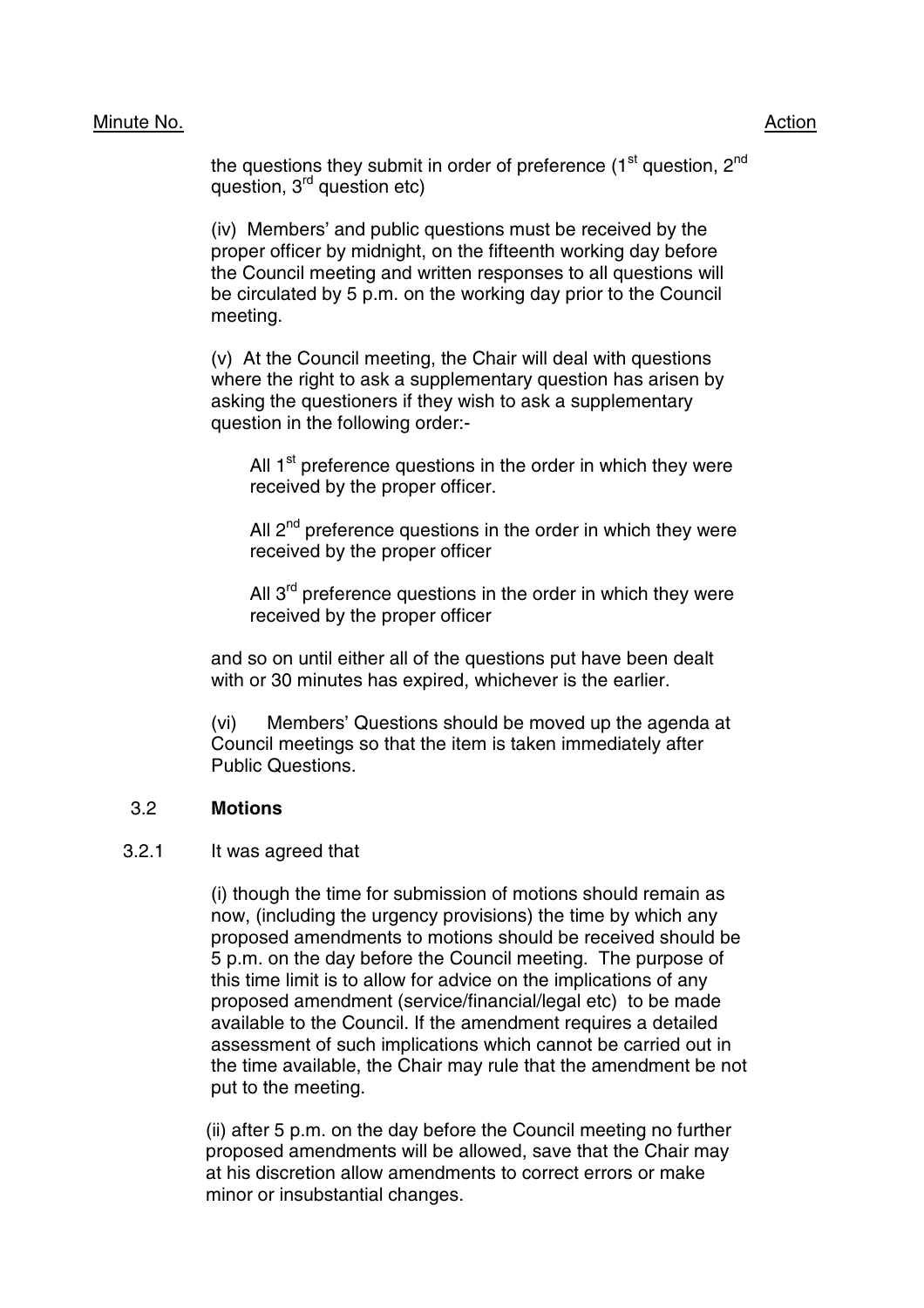# Minute No. 2008 2012 2022 2023 2024 2022 2022 2023 2024 2022 2023 2024 2022 2023 2024 2022 2023 2024 2022 2023

(iii) motions will be debated one at a time but the Chair may rule that more than one motion may be debated (but not voted on) at the same time, if in his/her view it is likely to mean that Council business is conducted more efficiently.

(iv)only one amendment to a motion will be debated at a time and no further amendment may be proposed until a decision has been made in respect of the first amendment. However the Chair of Council may rule that several amendments may be debated (but not voted on) together, if he/she is satisfied that it would mean that Council business is conducted more efficiently

(v) neither motions nor amendments may be debated unless a typed copy is available for all members of the Council and the public present at the meeting.

# 3.3 **Chairing Committees**

- 3.3.1 It was generally agreed that as many members as possible should be given the opportunity to chair committee meetings. They did not consider that the Chair of Council needed to be Chair of the Constitution Working Party.
- 3.3.2 It was agreed that the Chair of the Constitution Working Party should not be precluded from chairing any other committee or sub committee of the council and the constitution amended accordingly.

#### 3.4 **Questions to the Mayor**

3.4.1 Councillor Morris said that he was concerned that questions to the Mayor were not always answered by him. Councillor Alexander said that all questions were considered by a small number of members/officers to ensure that they were not in contravention to Standing Orders. They were then allocated to the executive member with the portfolio for that particular subject. It was agreed that this matter be considered at a future meeting. Members also discussed possible restrictions on questions and concluded only questions relating to Standards investigations should be restricted.

#### 3.4.2 It was agreed that

(i) the processing of questions directed to the Mayor be considered at a future meeting of this working party; and

(ii) questions relating to any investigation by the Standards Committee, Standards Board or the Adjudication panel should not be allowed at Council meetings.